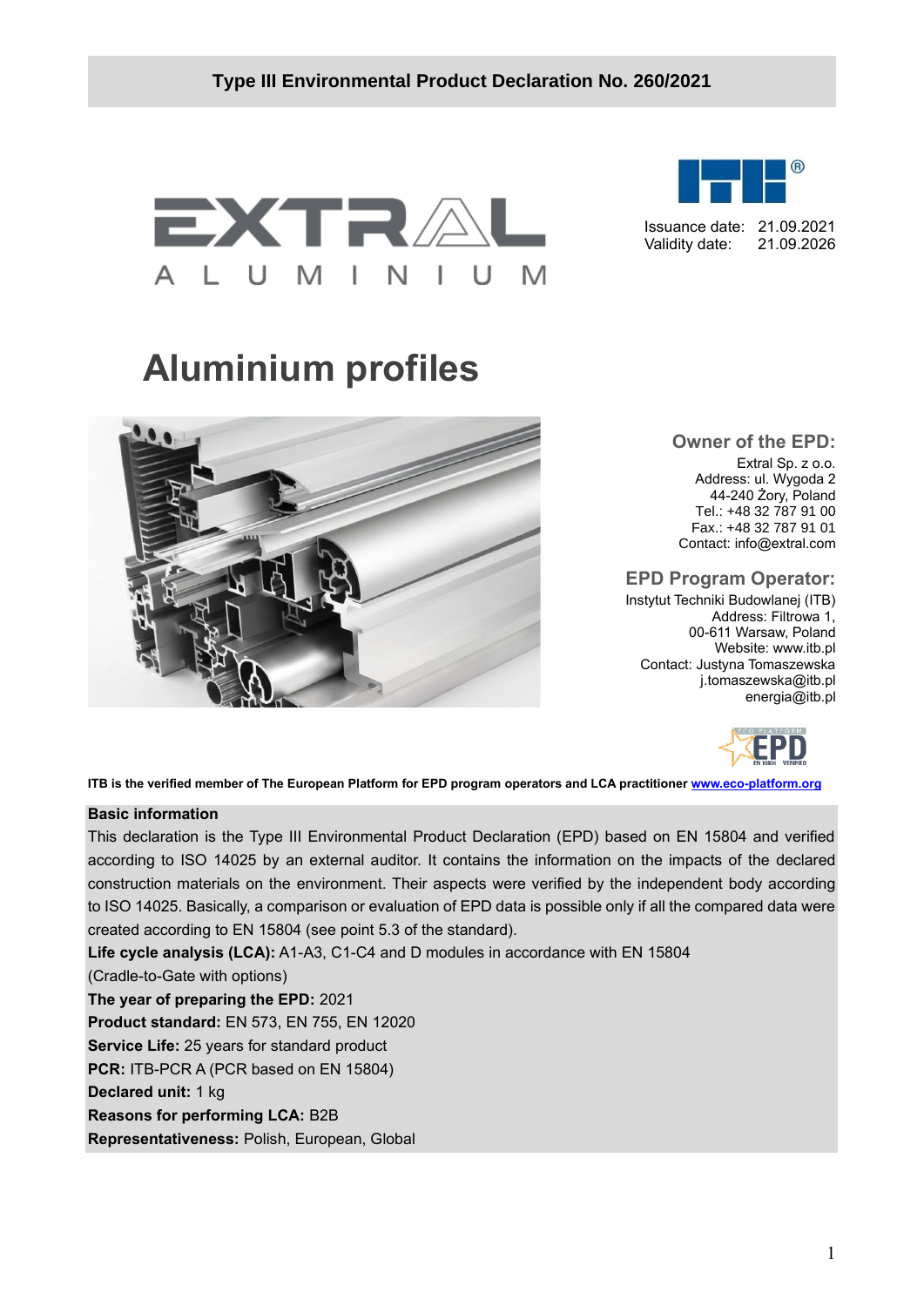### **MANUFACTURER**

**Extral Sp. z o.o**. is an extrusion plant of aluminum profiles which was founded in 2008 in Silesia in Żory (Poland). Aluminum profiles produced by Extral are supplied to customers throughout Europe. Production of profiles takes place on three extrusion presses.



Fig. 1. The view of the extrusion plant of Extral Sp. z o.o. in Żory.

# **PRODUCTS DESCRIPTION AND APPLICATION**

Extruding plant Extral specializes in the production of complex aluminum products based on Clients requirements, technical documentation and manufacturing technologies individually developed under each customer project. Special profiles are made on the basis of individual design solutions. Usually subject to further machining and surface treatment.

The aluminium profiles are produced using the following aluminium alloys: EN AW-1060 (Al 99,6), EN AW-1070A (Al 99,7), EN AW-6060 (Al MgSi), EN AW-6063 (Al Mg0,7Si), EN AW-6005A (Al SiMg(A)), EN AW-6082 (Al Si1MgMn) and EN AW-6463 (Al Mg0,7Si(B)).

Manufacturing of extruded aluminum products is divided into: rods, tubes, sections and extruded profiles. Each of these groups is assigned accordingly to ranges dimensional or wall thickness defined by standards and mechanical properties, fulfilled by the extrusion plant Extral. In cases of non-standard implementations of production on special sections individual mechanical parameters can be agreed in detail with the customer depending on the typology of use of the product and customer expectations.

| <b>Properties</b>                                          | <b>Test according to</b>                                           | <b>Parameters</b>                  |  |  |  |  |
|------------------------------------------------------------|--------------------------------------------------------------------|------------------------------------|--|--|--|--|
| Minimal order quantity                                     | 1000 kg/profile/length                                             | 1000 kg/profile/length             |  |  |  |  |
| <b>Quantity tolerance</b>                                  | $+/-10\%$ of the ordered quantity                                  |                                    |  |  |  |  |
| Length tolerance                                           | -0/+10 mm (individual requirement)                                 | -0/+10 mm (individual requirement) |  |  |  |  |
| Standard length of profiles<br>(without additional charge) | $3000 - 7500$ mm                                                   |                                    |  |  |  |  |
| Maximum profiles length                                    | 16 000 mm                                                          |                                    |  |  |  |  |
| <b>Minimal Wall thickness</b>                              | $0.9 - 1.2$ mm                                                     |                                    |  |  |  |  |
| The maximum weight of profile                              | $7.5 \text{ kg/m}$                                                 |                                    |  |  |  |  |
| Packaging                                                  | Standard Extral or special packaging<br>Needs individual agreement |                                    |  |  |  |  |

Table 1. Technical parameters of the aluminium profiles manufactured by Extral Sp. z o.o.

The aluminium profiles can be used for buildings and construction, general engineering, transport, automotive, scaffolding, construction, ladders, electrical engineering, interior design, furniture, intermediaries, machining and other applications.

Extral in 2015 extended its offer for buying of scrap aluminum from the market and from its customers in order to further recycling in accordance with Polish regulations on environmental protection and purchase of waste.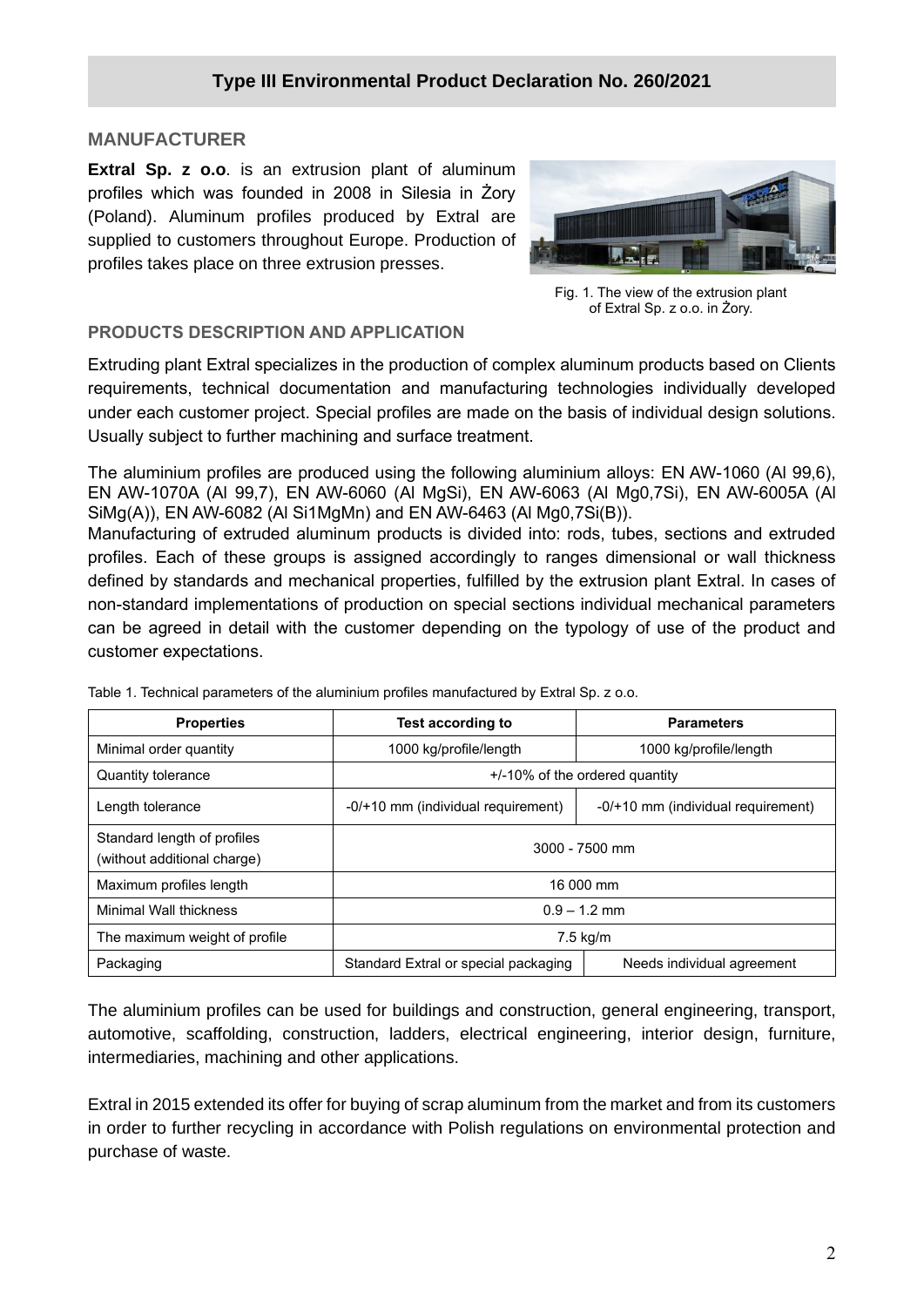# **LIFE CYCLE ASSESSMENT (LCA) – general rules applied**

# **Allocation**

The allocation rules used for this EPD are based on general ITB PCR A. Production of the aluminium profiles a line process executed by Extral Sp. z o.o. in extrusion plant located in Żory (Poland). Allocation was done on product mass basis. All impacts from raw materials extraction and processing are allocated in module A1 of the LCA. Impacts from the global line production of Extral Sp. z o.o. were inventoried and 100% were allocated to the aluminium profiles extrusion. Water and energy consumption, associated emissions and generated wastes are allocated to module A3. Packaging materials were takien into consideration.

# **System limits**

The life cycle analysis (LCA) of the declared products covers: product stage – modules A1-A3, end of life – modules C1-C4 and benefits and loads beyond the system boundary – module D (cradle-togate with options) in accordance with EN 15804+A1 and ITB PCR A. Energy and water consumption, emissions as well as information on generated wastes were inventoried and were included in the calculations. It can be assumed that the total sum of omitted processes does not exceed 5% of all impact categories. In accordance with EN 15804+A1, machines and facilities (capital goods) required for the production as well as transportation of employees were not included in LCA.

# **Modules A1 and A2:** *Raw materials supply and transport*

Aluminium billets (83.36% of primary aluminium, 16.59% pre-consumer content, 0.05% post-consumer content), ancillary materials and packaging materials come from both local and foreign suppliers. Means of transport include ships and lorries. For calculation purposes Polish and European fuel averages were applied.

#### **Module A3:** *Production*

Production of extruded aluminum products is divided into: rods, tubes and sections extruded profiles. Each of these groups is assigned accordingly to ranges dimensional or wall thickness defined by standards and mechanical properties, fulfilled by the extrusion plant Extral. A scheme of the production process is presented in Fig. 2.

# **Modules** *C1-C4 and D: End-of-life (EoL)*

It is assumed that at the End-of-Life, the aluminium profiles are dismantled using power tools. Recovered material is transported to waste processing plant distant of about 60 km using > 24t lorry with 85% capacity utilization and fuel consumption of 35 L per 100 km (module C2). About 99% of the resulting aluminium scrap undergo recycling after shredding (C3) while the remaining 1% of is forwarded to landfill in the form of mixed construction and demolition waste. Environmental burdens declared in module C4 are associated with treatment of aluminium scrap, prepared for recycling at refiner and waste-specific emissions to air and groundwater via landfill. A potential credit resulting from the recycling of the aluminium scrap are presented in module D (calculated only for the primary aluminium content).

Table 2. End-of-life scenario for the aluminium profiles produced by Extral Sp. z o.o.

| <b>Material</b> | <b>Material recovery</b> | Recycling | Landfilling |  |  |
|-----------------|--------------------------|-----------|-------------|--|--|
| Aluminium scrap | 100%                     | 99%       | 1%          |  |  |

# **Data quality**

The values determined to calculate the LCA originate from verified Extral Sp. z o.o. inventory data.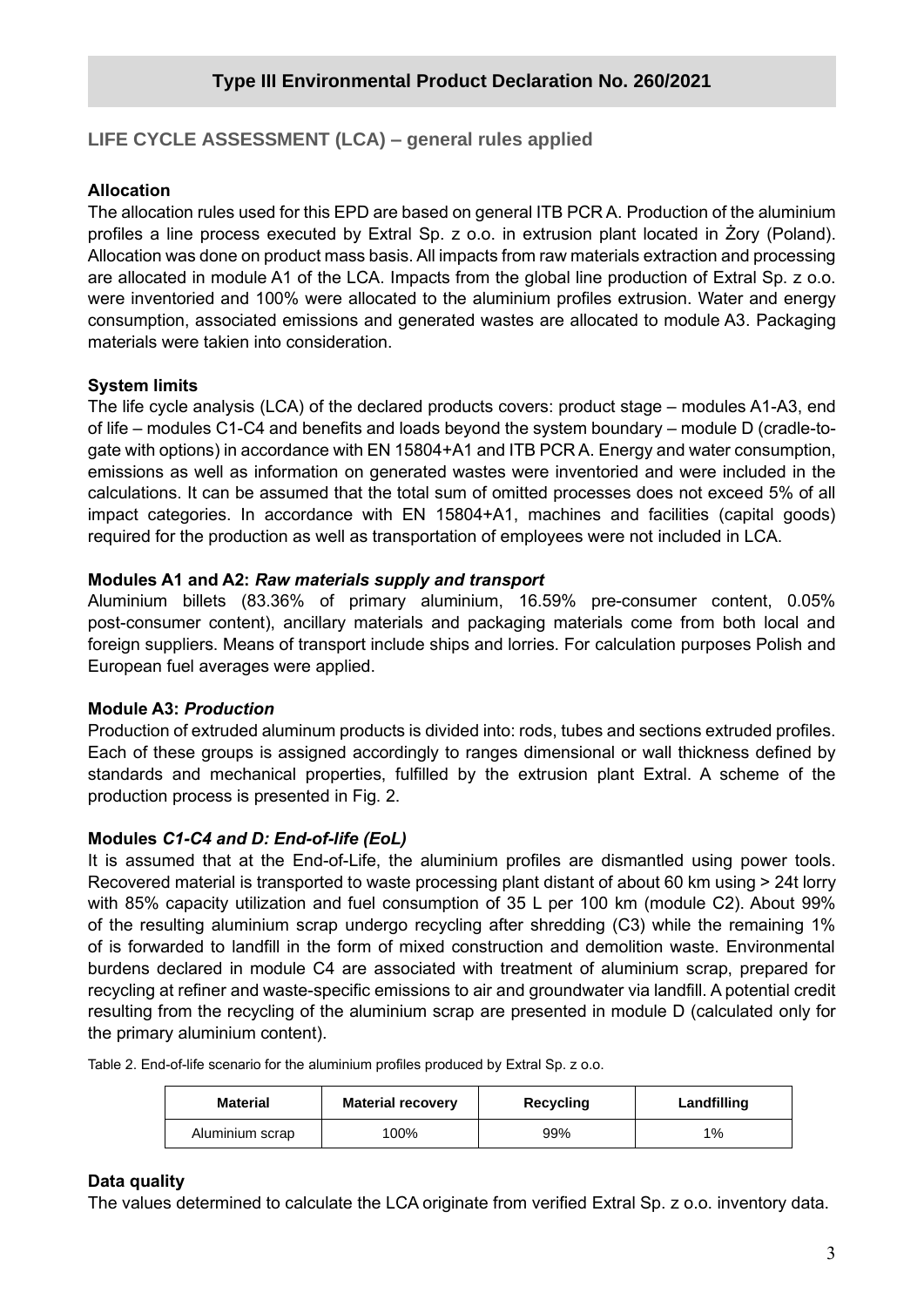#### **Data collection period**

The data for manufacture of the declared products refer to period between 01.01.2020 – 31.12.2020 (1 year). The life cycle assessments were prepared for Poland and Europe as reference area.

# **Assumptions and estimates**

The impacts of the aluminium profiles were aggregated using weighted average. Impacts were inventoried and calculated for all products of the aluminium profiles.

# **Calculation rules**

LCA was done in accordance with ITB PCR A document.

#### **Databases**

The data for the processes come from the following databases: Ecoinvent v.3.7, specific EPDs, ITB-Database. Specific data quality analysis was a part of external ISO 14001 audit.



Fig. 2. The scheme of the aluminium profiles production by Extral Sp. z o.o.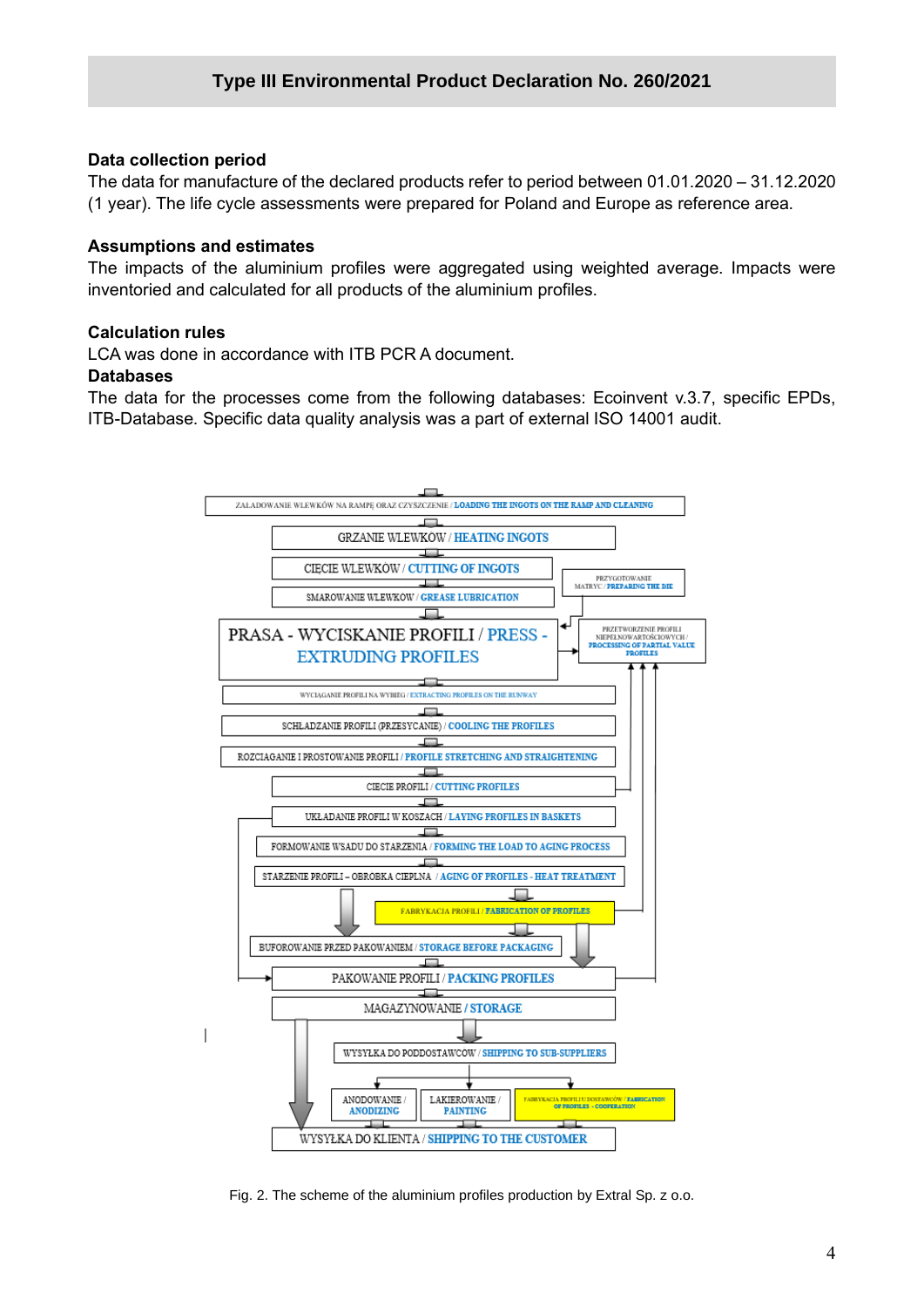# **LIFE CYCLE ASSESSMENT (LCA) – Results**

# **Declared unit**

The declaration refers to declared unit  $(DU) - 1$  kg of the aluminium profiles produced by Extral Sp. z o.o.

|                               | Environmental assessment information (MD - Module Declared, MND - Module Not Declared, INA - Indicator Not Assessed) |                |                                         |                                             |            |                          |            |             |                |                              |                             |                              |                                                                     |                     |           |                                       |
|-------------------------------|----------------------------------------------------------------------------------------------------------------------|----------------|-----------------------------------------|---------------------------------------------|------------|--------------------------|------------|-------------|----------------|------------------------------|-----------------------------|------------------------------|---------------------------------------------------------------------|---------------------|-----------|---------------------------------------|
|                               | Product stage                                                                                                        |                |                                         | Construction<br>process                     |            | End of life<br>Use stage |            |             |                |                              |                             |                              | <b>Benefits</b><br>and loads<br>beyond<br>the<br>system<br>boundary |                     |           |                                       |
| Raw material<br><b>Alddns</b> | Transport                                                                                                            | Manufacturing  | site<br>್ರ<br>construction<br>Transport | ဖ<br>proces<br>Construction<br>installation | Use        | Maintenance              | Repair     | Replacement | Refurbishment  | energy<br>Operational<br>use | water<br>Operational<br>use | Deconstruction<br>demolition | Transport                                                           | processing<br>Waste | Disposal  | recycling potential<br>Reuse-recovery |
| A1                            | A2                                                                                                                   | A <sub>3</sub> | A4                                      | А5                                          | <b>B1</b>  | <b>B2</b>                | <b>B3</b>  | <b>B4</b>   | B <sub>5</sub> | <b>B6</b>                    | <b>B7</b>                   | C <sub>1</sub>               | C <sub>2</sub>                                                      | C <sub>3</sub>      | C4        | D                                     |
| <b>MD</b>                     | <b>MD</b>                                                                                                            | <b>MD</b>      | <b>MND</b>                              | <b>MND</b>                                  | <b>MND</b> | <b>MND</b>               | <b>MND</b> | <b>MND</b>  | <b>MND</b>     | <b>MND</b>                   | <b>MND</b>                  | MD                           | МD                                                                  | <b>MD</b>           | <b>MD</b> | MD                                    |

Table 3. System boundaries for the environmental characteristic of the aluminium profiles

#### **List of abbreviations:**

GWP – Global warming potential;

ODP – Depletion potential of the stratospheric ozone layer;

AP – Acidification potential of land and water;

EP – Eutrophication potential;

POCP – Formation potential of tropospheric ozone photochemical oxidants;

ADPE – Abiotic depletion potential for non-fossil resources;

ADPF – Abiotic depletion potential for fossil resources;

PERE – Use of renewable primary energy excluding renewable primary energy resources used as raw materials;

PERM – Use of renewable primary energy resources used as raw materials;

PERT – Total use of renewable primary energy resources;

PENRE – Use of non-renewable primary energy excluding non-renewable primary energy resources used as raw materials;

PENRM – Use of non-renewable primary energy resources used as raw materials;

PENRT – Total use of non-renewable primary energy resources;

SM – Use of secondary material;

RSF – Use of renewable secondary fuels;

NRSF – Use of non-renewable secondary fuels;

FW – Use of net fresh water;

HWD – Hazardous waste disposed;

NHWD – Non-hazardous waste disposed;

RWD – Radioactive waste disposed;

CRU – Components for re-use;

MFR – Materials for recycling;

MER – Materials for energy recovery;

EE – Exported energy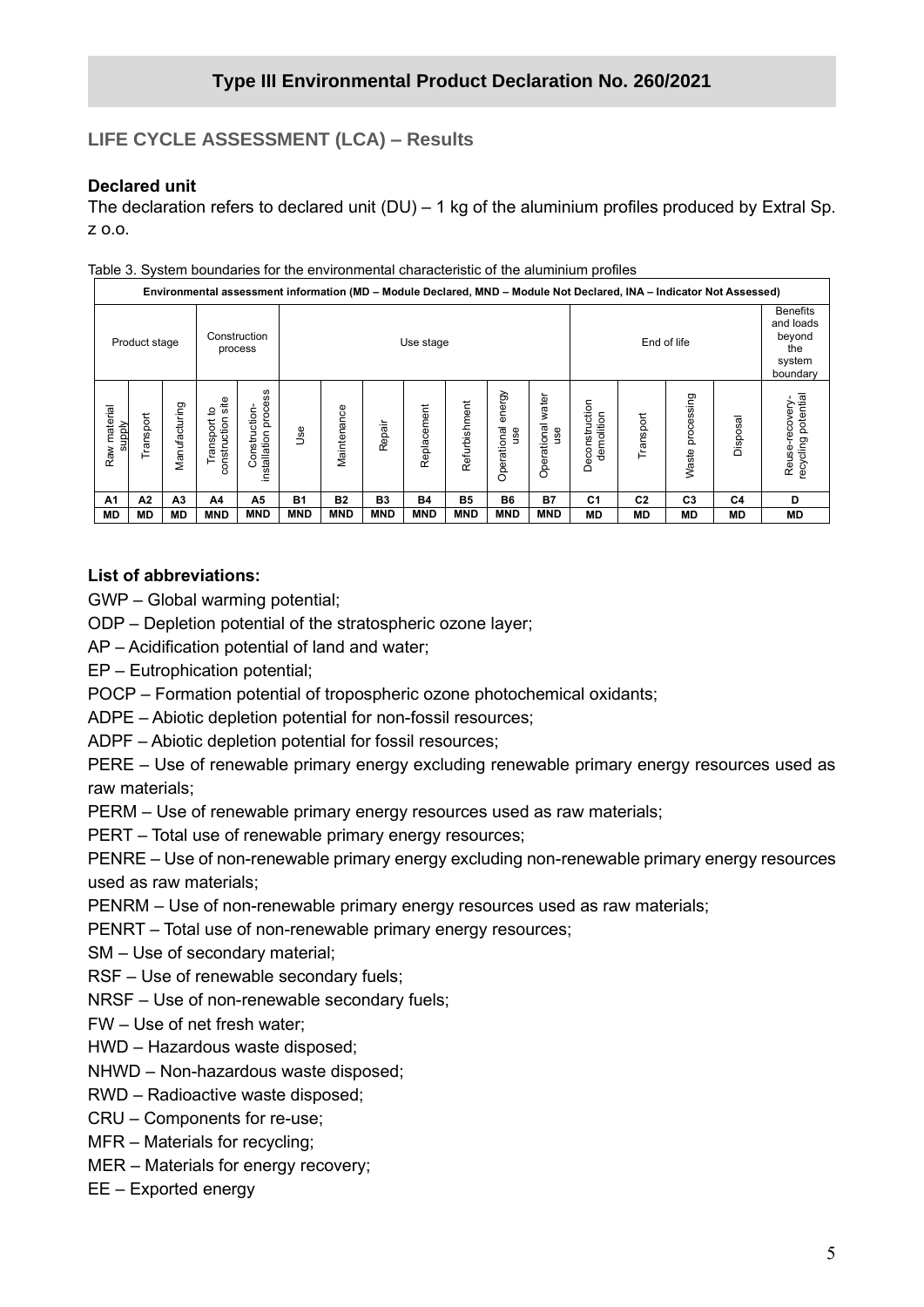| Environmental impacts: (DU) 1 kg |                                                  |              |              |                                                                        |              |                |                |                |                |               |
|----------------------------------|--------------------------------------------------|--------------|--------------|------------------------------------------------------------------------|--------------|----------------|----------------|----------------|----------------|---------------|
| Indicator                        | Unit                                             | <b>A1</b>    | A2           | A3                                                                     | $A1-A3$      | C <sub>1</sub> | C <sub>2</sub> | C <sub>3</sub> | C <sub>4</sub> | D             |
| <b>GWP</b>                       | kg $CO2$ eq.                                     | 1.92E+01     | 2.63E-01     | 3.67E-01                                                               | 1.99E+01     | 3.60E-03       | 2.78E-03       | 9.45E-01       | 5.30E-01       | $-1.44E + 01$ |
| <b>ODP</b>                       | kg CFC 11 eq.                                    | 8.38E-07     | $0.00E + 00$ | 6.61E-09                                                               | 8.44E-07     | 3.54E-11       | $0.00E + 00$   | 4.38E-09       | 4.28E-08       | $-5.34E-07$   |
| AP                               | kg SO <sub>2</sub> eq.                           | 1.11E-01     | 5.40E-03     | 8.45E-05                                                               | 1.16E-01     | 2.83E-05       | 3.33E-05       | 4.63E-04       | 8.48E-03       | $-8.28E - 02$ |
| <b>POCP</b>                      | kg Ethene eq.                                    | 7.12E-03     | 9.06E-05     | 8.42E-06                                                               | 7.22E-03     | 1.05E-06       | 2.43E-06       | 1.19E-05       | 3.47E-04       | $-5.24E-03$   |
| EP                               | kg $(PO4)3$ eq.                                  | 2.75E-02     | 7.50E-04     | 1.39E-05                                                               | 2.83E-02     | 1.55E-05       | 5.87E-06       | 2.06E-04       | 2.49E-03       | $-1.94E-02$   |
| <b>ADPE</b>                      | kg Sb eq.                                        | 2.15E-05     | $0.00E + 00$ | 1.36E-06                                                               | 2.29E-05     | 7.65E-09       | $0.00E + 00$   | 8.66E-07       | 1.85E-04       | 1.39E-05      |
| <b>ADPF</b>                      | MJ                                               | 2.37E+02     | 1.69E+00     | 3.76E+00                                                               | 2.42E+02     | 4.95E-02       | 3.79E-02       | 1.03E+00       | $6.27E + 00$   | $-1.42E + 02$ |
|                                  | Environmental aspects on resource use: (DU) 1 kg |              |              |                                                                        |              |                |                |                |                |               |
| Indicator                        | Unit                                             | <b>A1</b>    | A2           | A3                                                                     | A1-A3        | C <sub>1</sub> | C <sub>2</sub> | C <sub>3</sub> | C <sub>4</sub> | D             |
| <b>PERE</b>                      | MJ                                               | <b>INA</b>   | <b>INA</b>   | <b>INA</b>                                                             | <b>INA</b>   | <b>INA</b>     | <b>INA</b>     | <b>INA</b>     | <b>INA</b>     | <b>INA</b>    |
| <b>PERM</b>                      | MJ                                               | <b>INA</b>   | <b>INA</b>   | <b>INA</b>                                                             | <b>INA</b>   | <b>INA</b>     | <b>INA</b>     | <b>INA</b>     | <b>INA</b>     | <b>INA</b>    |
| PERT                             | MJ                                               | $3.24E + 01$ | $0.00E + 00$ | 3.58E-01                                                               | 3.28E+01     | 2.54E-03       | 2.65E-03       | 1.99E-01       | 1.09E+00       | $-1.93E + 01$ |
| <b>PENRE</b>                     | MJ                                               | <b>INA</b>   | <b>INA</b>   | <b>INA</b>                                                             | INA          | <b>INA</b>     | <b>INA</b>     | <b>INA</b>     | <b>INA</b>     | <b>INA</b>    |
| <b>PENRM</b>                     | MJ                                               | <b>INA</b>   | <b>INA</b>   | <b>INA</b>                                                             | <b>INA</b>   | <b>INA</b>     | <b>INA</b>     | INA            | <b>INA</b>     | <b>INA</b>    |
| <b>PENRT</b>                     | MJ                                               | 2.48E+02     | 1.78E+00     | 3.95E+00                                                               | 2.54E+02     | 5.20E-02       | 3.98E-02       | 1.09E+00       | $6.80E + 00$   | $-1.49E + 02$ |
| <b>SM</b>                        | kg                                               | 1.35E-04     | $0.00E + 00$ | $0.00E + 00$                                                           | 1.35E-04     | $0.00E + 00$   | $0.00E + 00$   | $0.00E + 00$   | $0.00E + 00$   | $0.00E + 00$  |
| <b>RSF</b>                       | MJ                                               | 1.88E-06     | 8.88E-02     | $0.00E + 00$                                                           | 8.88E-02     | $0.00E + 00$   | 1.99E-03       | $0.00E + 00$   | $0.00E + 00$   | $0.00E + 00$  |
| <b>NRSF</b>                      | MJ                                               | 6.10E+00     | $0.00E + 00$ | $0.00E + 00$                                                           | 6.10E+00     | $0.00E + 00$   | $0.00E + 00$   | $0.00E + 00$   | 5.25E-01       | 4.37E-01      |
| <b>FW</b>                        | m <sup>3</sup>                                   | <b>INA</b>   | <b>INA</b>   | <b>INA</b>                                                             | <b>INA</b>   | <b>INA</b>     | <b>INA</b>     | <b>INA</b>     | <b>INA</b>     | <b>INA</b>    |
|                                  |                                                  |              |              | Other environmental information describing waste categories: (DU) 1 kg |              |                |                |                |                |               |
| Indicator                        | Unit                                             | <b>A1</b>    | A2           | A3                                                                     | $A1-A3$      | C <sub>1</sub> | C <sub>2</sub> | C <sub>3</sub> | C <sub>4</sub> | D             |
| <b>HWD</b>                       | kg                                               | 7.27E-05     | 5.74E-09     | 1.41E-06                                                               | 7.42E-05     | 6.79E-09       | 1.29E-10       | 1.24E-06       | 2.67E-03       | 4.35E-05      |
| <b>NHWD</b>                      | kg                                               | $3.82E + 00$ | 2.56E-06     | 1.71E-03                                                               | 3.82E+00     | 1.01E-02       | 5.75E-08       | 2.66E-02       | 1.01E-01       | $-2.89E + 00$ |
| <b>RWD</b>                       | kg                                               | 3.85E-04     | 1.48E-08     | $0.00E + 00$                                                           | 3.85E-04     | 6.71E-09       | 3.32E-10       | 2.75E-06       | 1.67E-05       | $-2.07E-04$   |
| CRU                              | kg                                               | $0.00E + 00$ | $0.00E + 00$ | $0.00E + 00$                                                           | $0.00E + 00$ | $0.00E + 00$   | $0.00E + 00$   | $0.00E + 00$   | $0.00E + 00$   | $0.00E + 00$  |
| ${\sf MFR}$                      | kg                                               | 1.43E-05     | $0.00E + 00$ | 2.03E-01                                                               | 2.03E-01     | 9.90E-01       | $0.00E + 00$   | $0.00E + 00$   | $0.00E + 00$   | $0.00E + 00$  |
| <b>MER</b>                       | kg                                               | $0.00E + 00$ | $0.00E + 00$ | 1.20E-08                                                               | 1.20E-08     | $0.00E + 00$   | $0.00E + 00$   | $0.00E + 00$   | $0.00E + 00$   | $0.00E + 00$  |
| EE.                              | MJ per energy<br>carrier                         | $0.00E + 00$ | $0.00E + 00$ | $0.00E + 00$                                                           | $0.00E + 00$ | $0.00E + 00$   | $0.00E + 00$   | $0.00E + 00$   | $0.00E + 00$   | $0.00E + 00$  |

Table 4. Life cycle assessment (LCA) results of the aluminium profiles produced by Extral Sp. z o.o.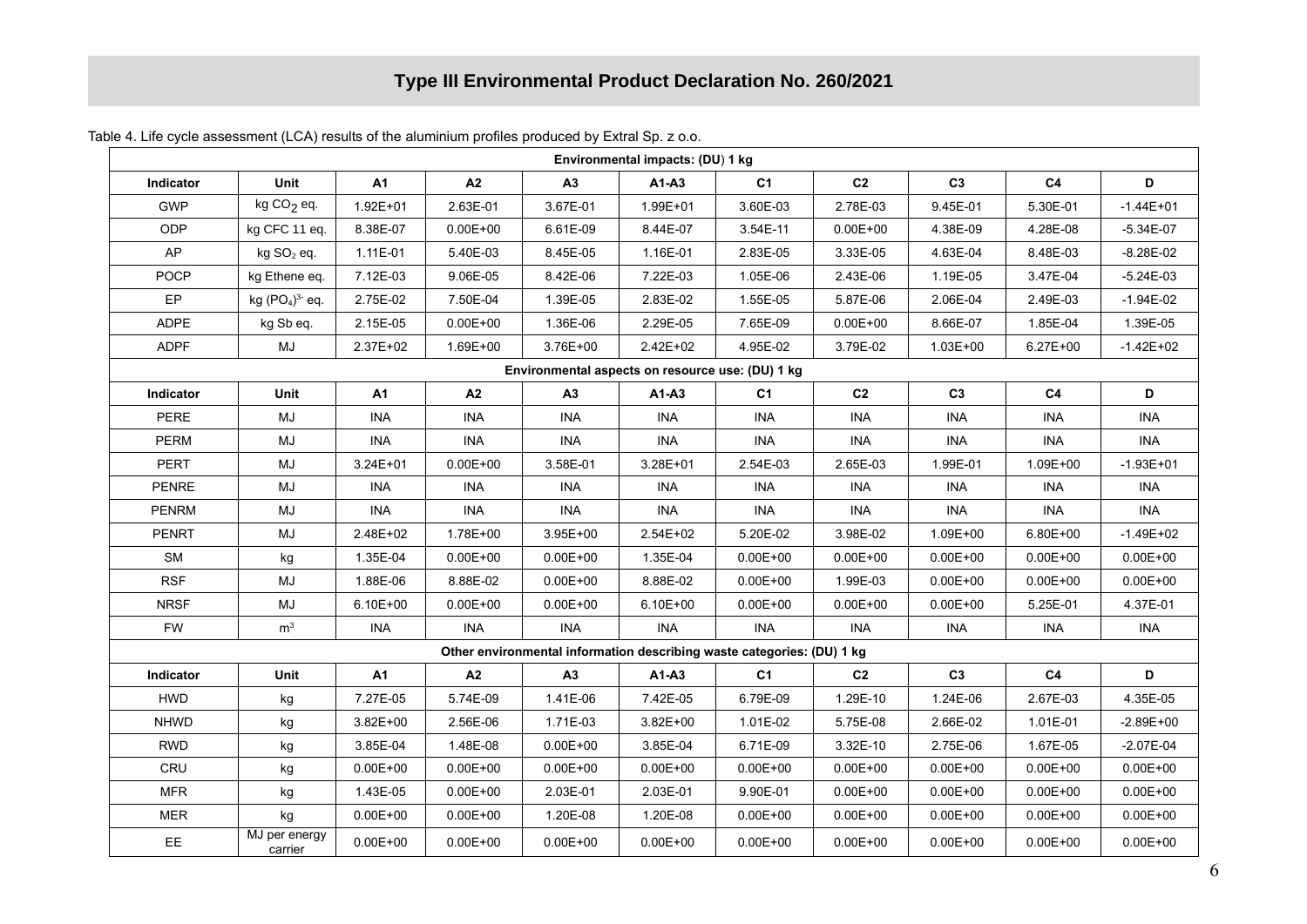#### **Verification**

The process of verification of this EPD is in accordance with ISO 14025 and ISO 21930. After verification, this EPD is valid for a 5-year-period. EPD does not have to be recalculated after 5 years, if the underlying data have not changed significantly.

| The basis for LCA analysis was EN 15804 and ITB PCR A                                           |          |  |  |  |  |  |
|-------------------------------------------------------------------------------------------------|----------|--|--|--|--|--|
| Independent verification corresponding to ISO 14025 (subclause 8.1.3.)                          |          |  |  |  |  |  |
| external<br>$\mathsf{x}$                                                                        | internal |  |  |  |  |  |
| External verification of EPD: PhD. Eng. Halina Prejzner                                         |          |  |  |  |  |  |
| LCA, LCI audit and input data verification: PhD. Eng. Justyna Tomaszewska, j.tomaszewska@itb.pl |          |  |  |  |  |  |
| Verification of LCA: PhD. D.Sc. Eng. Michał Piasecki, m.piasecki@itb.pl                         |          |  |  |  |  |  |
|                                                                                                 |          |  |  |  |  |  |

#### **Normative references**

- ITB PCR A General Product Category Rules for Construction Products
- ISO 14025:2006, Environmental labels and declarations Type III environmental declarations – Principles and procedures
- ISO 21930:2017 Sustainability in buildings and civil engineering works Core rules for environmental product declarations of construction products and services
- ISO 14044:2006 Environmental management Life cycle assessment Requirements and guidelines
- ISO 15686-1:2011 Buildings and constructed assets Service life planning Part 1: General principles and framework
- ISO 15686-8:2008 Buildings and constructed assets Service life planning Part 8: Reference service life and service-life estimation
- EN 15804:2012+A1:2013 Sustainability of construction works Environmental product declarations Core rules for the product category of construction products
- PN-EN 15942:2012 Sustainability of construction works Environmental product declarations – Communication format business-to-business
- Department for Business, Energy & Industrial Strategy. Calorific values and density of fuels, 2021. <https://www.gov.uk/>
- KOBIZE Wskaźniki emisyjności CO<sub>2</sub>, SO<sub>2</sub>, NO<sub>x</sub>, CO i pyłu całkowitego dla energii elektrycznej. Grudzień 2020
- EN 573-3:2019 Aluminium and aluminium alloys Chemical composition and form of wrought products - Part 3: Chemical composition and form of products
- EN 755-2:2016 Aluminium and aluminium alloys Extruded rod/bar, tube and profiles Part 2: Mechanical properties
- EN 12020-2:2016 Aluminium and aluminium alloys Extruded precision profiles in alloys EN AW-6060 and EN AW-6063 - Part 2: Tolerances on dimensions and form

p.o. KIEROWNIKA Žakładu Fizyki Cieplnej Akustyki i Środowiska dr inż. Agnieszka Winkler-Skalna